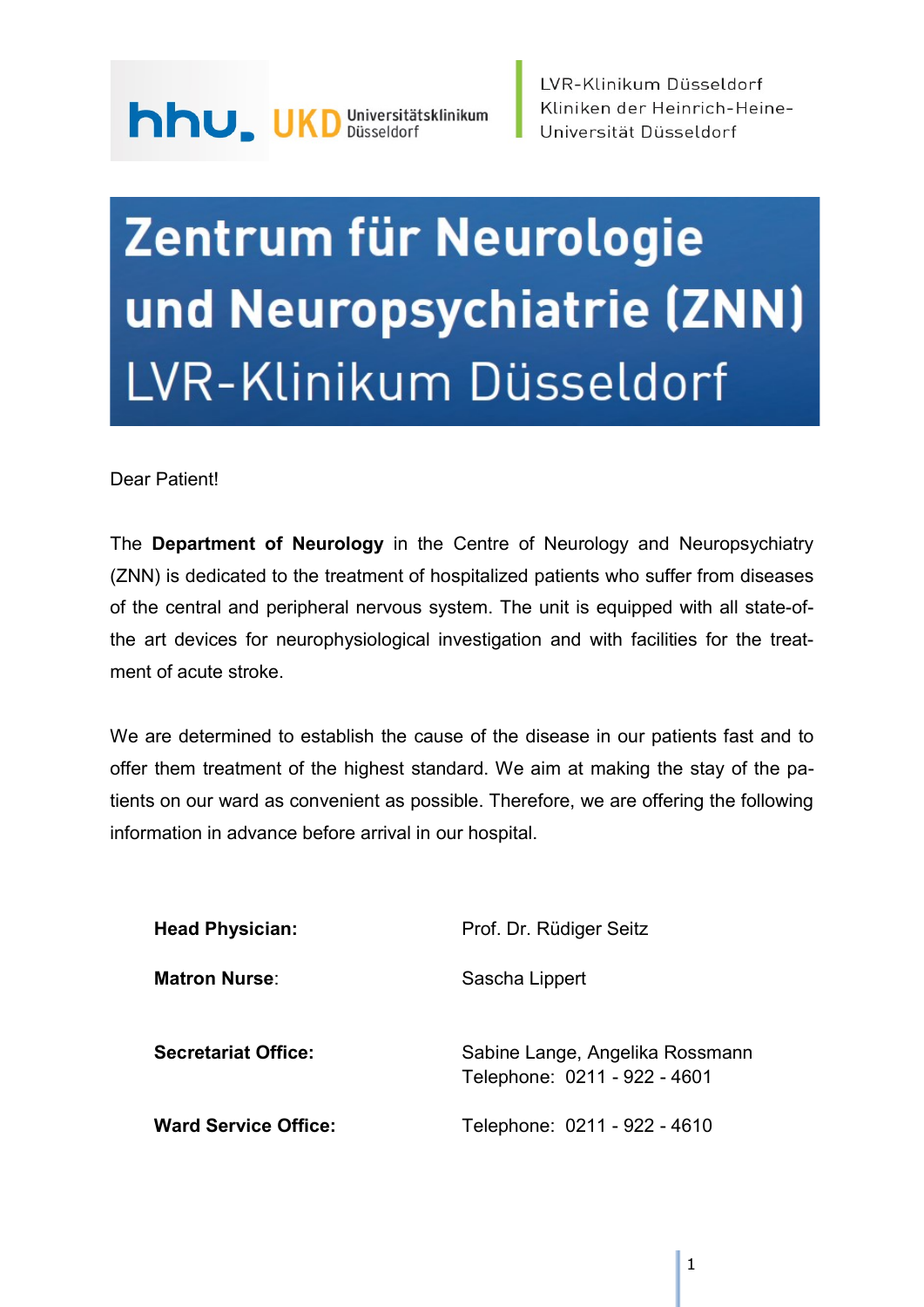

## Daily Routine

| 7:00 a.m.                | Wake up and body hygiene                               |  |
|--------------------------|--------------------------------------------------------|--|
| $8:00$ a.m. $-5:00$ p.m. | Blood taking, investigations,<br>treatment sessions    |  |
| $8:15 - 9:15$ a.m.       | <b>Breakfast</b>                                       |  |
| 10:00 a.m.               | Ward Round<br>ГĒ                                       |  |
| Noon - 1:15 p.m.         | Lunch                                                  |  |
| 2:30 p.m.                | Tee time<br>(cake available on Wednesday and Saturday) |  |
| 3:00 p.m.                | Conversations with<br>patients and relatives           |  |
| $5:30 - 6:30 p.m.$       | Supper                                                 |  |
| 7:30 p.m.                | Preparation for the night                              |  |
| After 9:30 p.m.          | Night rest                                             |  |

## Visiting Hours:

10:00 – 12:00 a.m. and 3:00 – 7:00 p.m.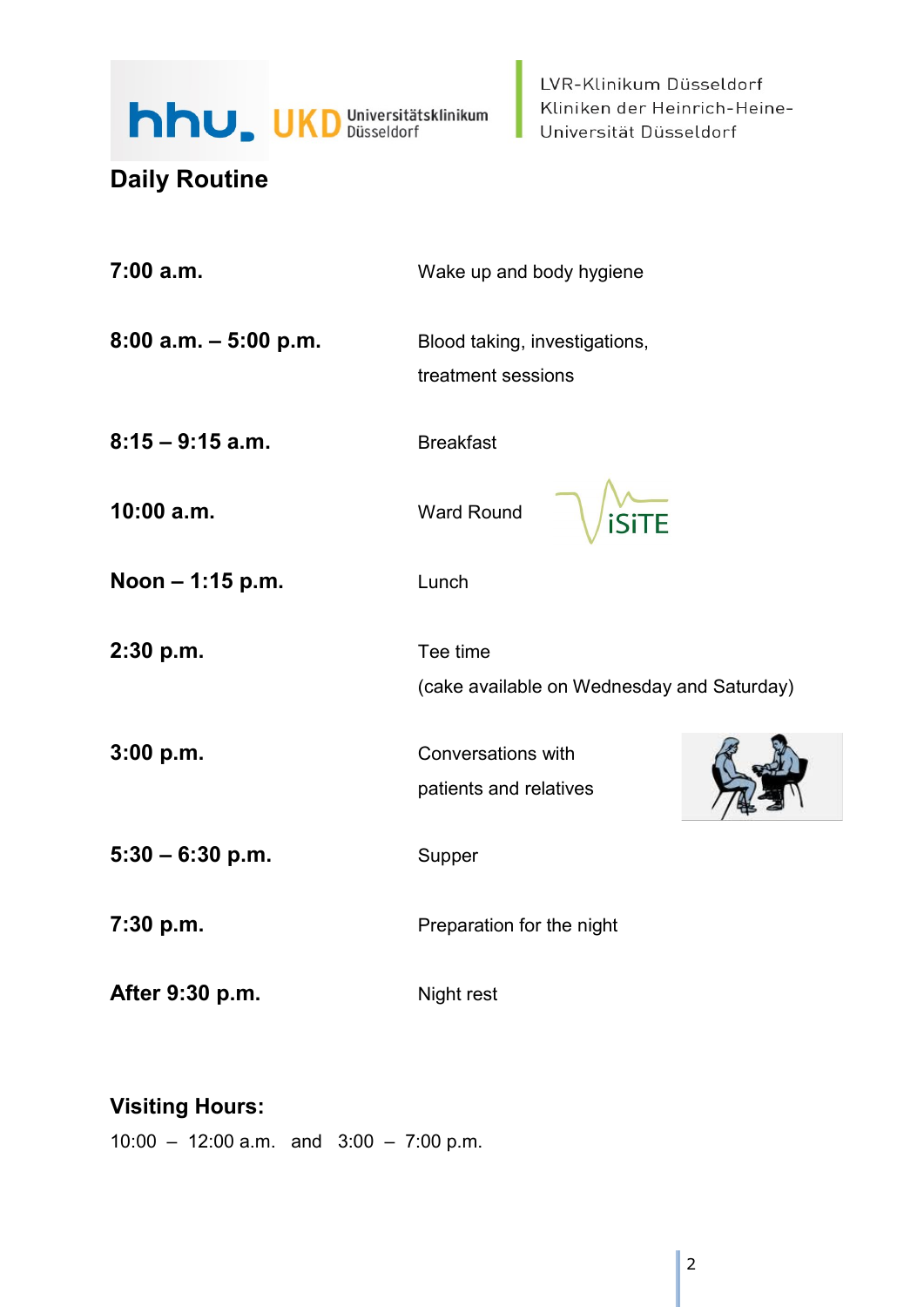## hhu, UKD Universitätsklinikum

### Admission to the Department of Neurology:

You can provide your name and reason for hospitalization to the secretaries, Ms. Lange or Ms. Rossmann by telephone (0211-922-4601) or by fax (0211-922-4603) using one the form of your mother tongue below. On Thursday you can expect to be called by the secretaries and to receive the date for admission in the following week. Although we attempt to stick to these dates, it can happen that the admission may be delayed because there are no vacancies. In such an event you will be called again as early as possible, at latest in the afternoon before the scheduled admission, and be informed when your admission can take  $\sum$  place.

#### What you should bring with you:

- 1) Red form "Verordnung von Krankenhausbehandlung" issued by a neurologist.
- 2) Personal card of your health insurance (Krankenversicherungskarte).
- 3) Clothing, leisure suit, underware, dressing gown, sneakers or shoes, items for personal hygiene (razor, comb, tooth brush, shampoo, deodorant).
- 4) In case you are on medication, bring your tablets for two days with you.
- 5) Medical reports of previous consultations including CDs with MR images.

You will not need large money, objects of value, or jewelry in this hospital. Therefore, leave these items at home. We do not provide safes and are not liable for losses.

#### Check-in and check-out:

Please, show up at the scheduled time and present at the central service office on the ward. There, the formal aspects of admission will be taken care of.

Please, report at the central service office of the ward on the day of your discharge; there you will receive your discharge papers including the preliminary medical report.

Please, clear your room until 10:00 a.m. and have previous medical reports and MR or CT images returned to you.

Please, note that transportation back home will be arranged for you on demand but is not covered by the hospital or the health insurances according to SGB V.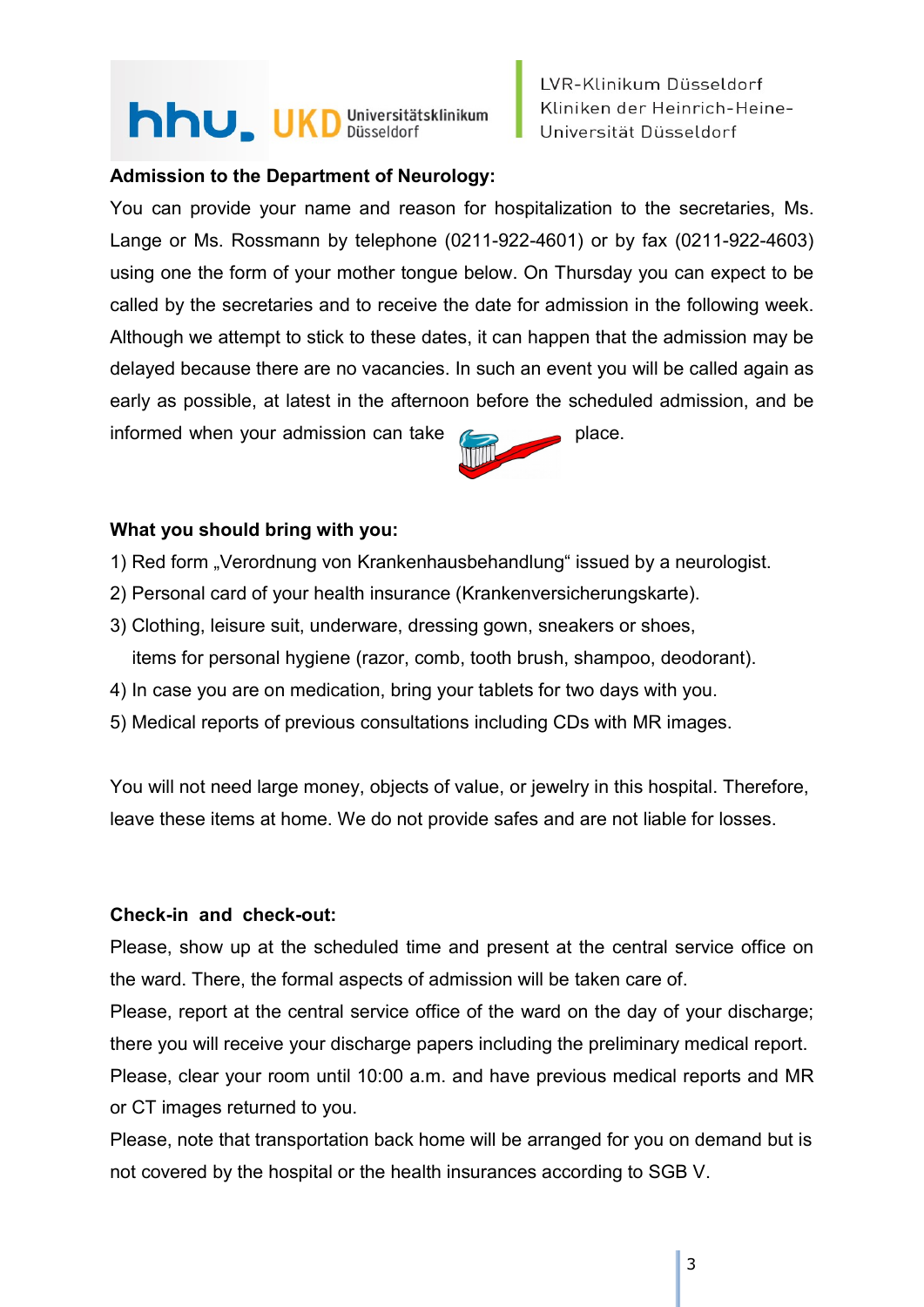## hhu, UKD Universitätsklinikum

LVR-Klinikum Düsseldorf Kliniken der Heinrich-Heine-Universität Düsseldorf



The Department of Neurology is located in DTFZ (Haus 26), 2<sup>nd</sup> floor.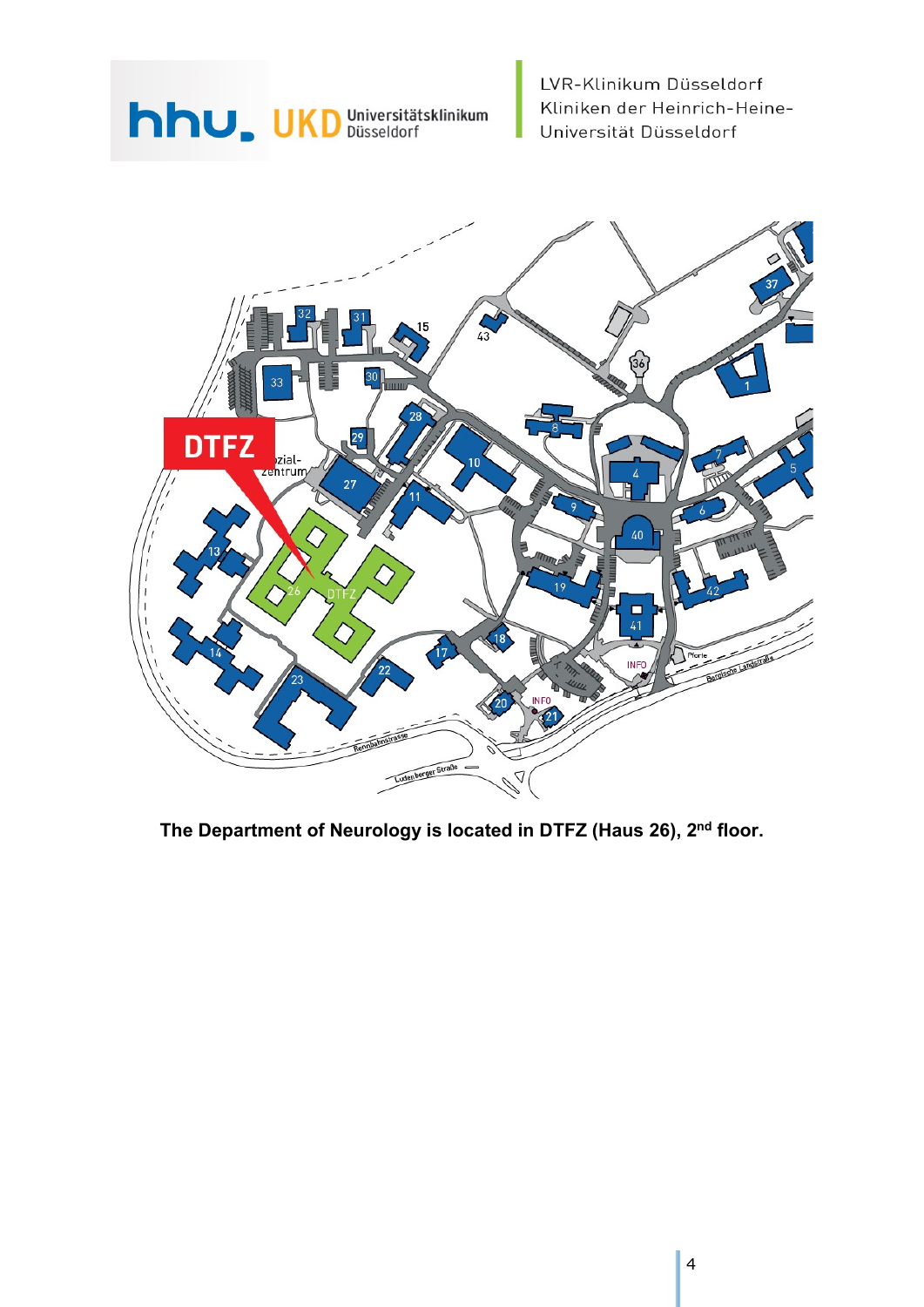

## ZNN: Form for Scheduling Hospitalization

### Please, fax the filled form to the Secretariat Office: 0211-922-4603 or send it via e-mail to: Neurologie-Duesseldorf@lvr.de

| Date of Admission (to be filled by the hospital):                      |  |  |
|------------------------------------------------------------------------|--|--|
| Female<br>Male                                                         |  |  |
| Name and Date of Birth:                                                |  |  |
|                                                                        |  |  |
| Telephone:<br><b>Mobile Phone:</b>                                     |  |  |
| Name of Health Insurance:                                              |  |  |
| Name of Referring Physician:                                           |  |  |
| Approved Care (Pflegestufe): yes $\Box$<br>no                          |  |  |
| Legal Services:<br>yes<br>$\Box$<br>$\Box$<br>no                       |  |  |
| Name of Care Giver:                                                    |  |  |
| Anticoagulation:                                                       |  |  |
| Previous Admissions to a Neurological Department:                      |  |  |
| Main Complaints / Diagnosis of Referring Physician:                    |  |  |
| Investigations on the Day of Admission (to be filled by the hospital): |  |  |
| Laboratory<br><b>EEG</b><br>Neurography<br><b>VEP</b>                  |  |  |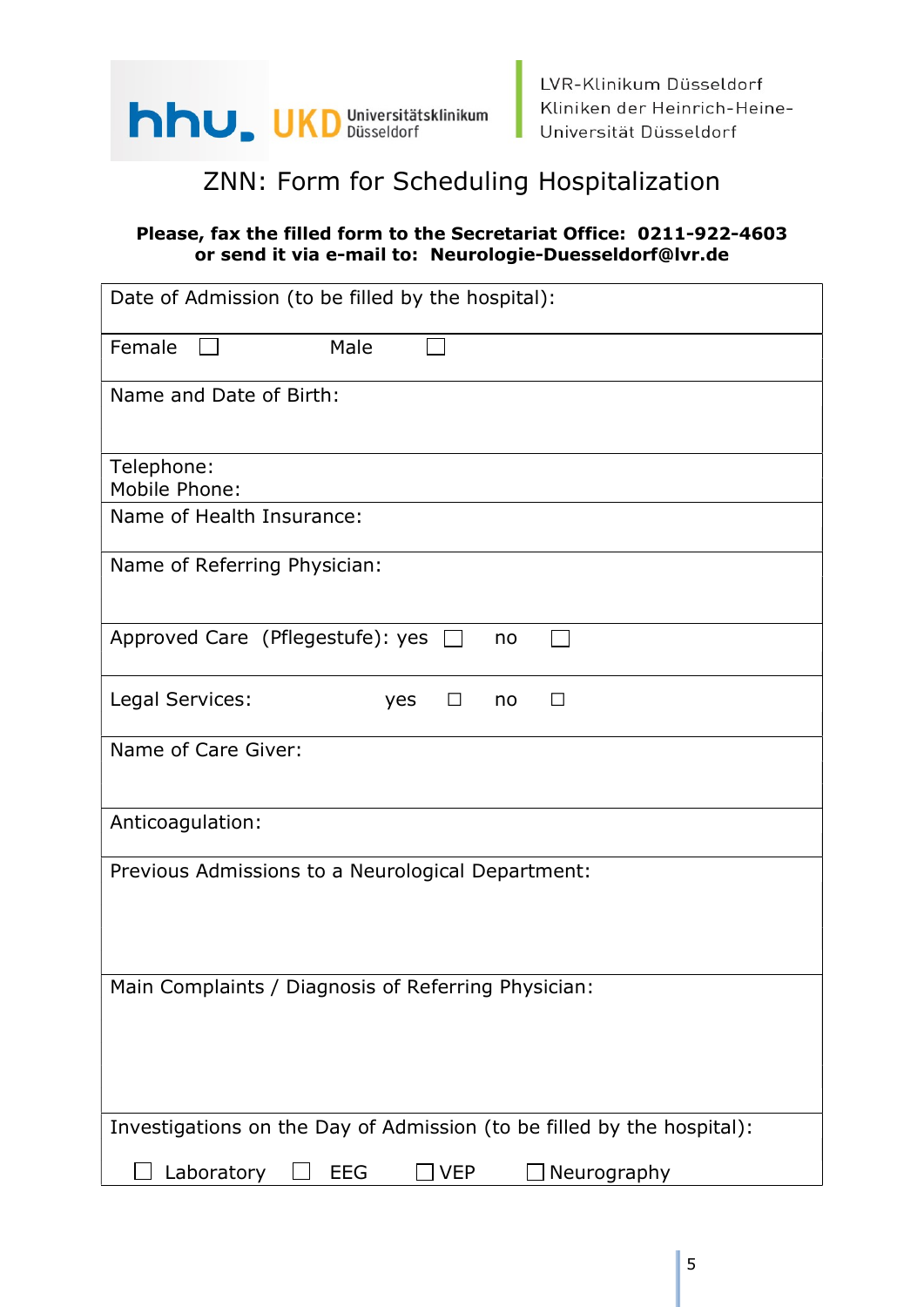

LVR-Klinikum Düsseldorf Kliniken der Heinrich-Heine-Universität Düsseldorf

## ZNN: Formülar hastaneye yatirma

#### Faks lütfen müdüriyet: 0211 / 922-4603 Veya E-posta: Neurologie-Duesseldorf@lvr.de

| Kabul Günü (hastane doldurur):                                     |                             |                        |
|--------------------------------------------------------------------|-----------------------------|------------------------|
| (Aufnahmetag)                                                      |                             |                        |
| Bayan<br>(weiblich)                                                | Bay $\square$<br>(männlich) |                        |
| Adi, Soyadi, Dogum Tarihi:<br>(Vorname, Nachnahme, Geburtsdatum)   |                             |                        |
| Ev Telefonu (Festnetz):<br>Cep Telefonu (Mobilnr.):                |                             |                        |
| Sağlik Sigortasi:<br>(Krankenkasse)                                |                             |                        |
| Aile Doktoru:<br>(Einweisender Arzt)                               |                             |                        |
| <b>Bakim Seviyesi:</b>                                             | evet                        | hayir $\Box$           |
| (Pflegestufe)                                                      | (ja)                        | (nein)                 |
| yasal bakım:<br>(gesetzl. Betreuung)                               | evet<br>$\Box$<br>(ja)      | hayir $\Box$<br>(nein) |
| Bakicinin Adi:<br>(Name des Betreuers)                             |                             |                        |
| Kan inceltici:<br>(Blutverdünnung)                                 |                             |                        |
| Son hastaneye yatirma:<br>(Letzter Krankenhausaufenthalt)          |                             |                        |
| Gecerli şikayet / Hekime teşhisi:<br>(Hauptbeschwerden / Diagnose) |                             |                        |
|                                                                    |                             |                        |
| Araştırmalar (hastane doldurur):                                   |                             |                        |
| Labor<br><b>EEG</b>                                                | <b>VEP</b>                  | Neurographie           |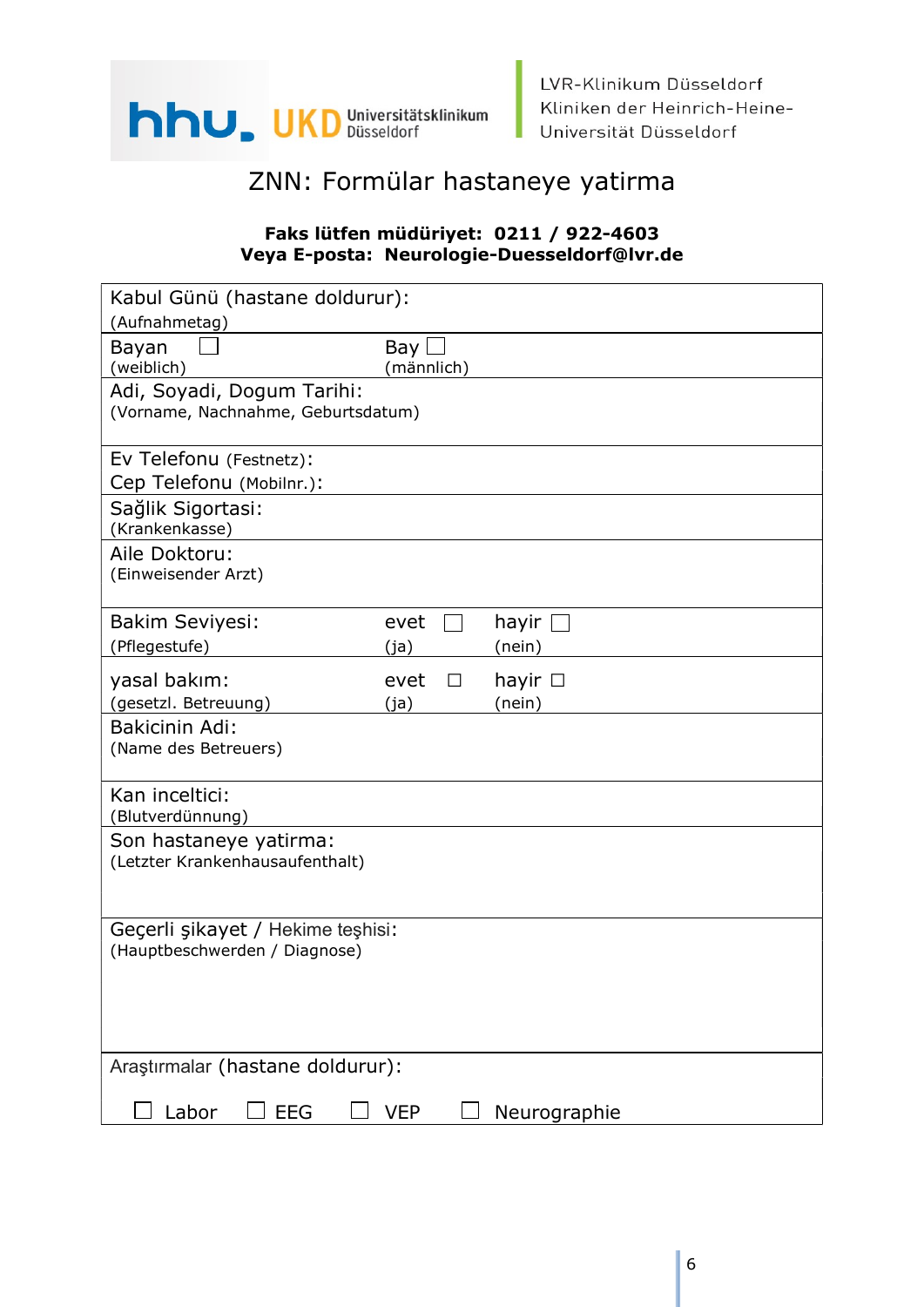

LVR-Klinikum Düsseldorf Kliniken der Heinrich-Heine-Universität Düsseldorf

#### Proszę, faksem wypełniony formularz do Biura Sekretariatu: 0211-922-4603 lub przesłać pocztą elektroniczną na adres: Neurologie-Duesseldorf@lvr.de

| Data przyjęcia (ma być wypełnione przez szpital):                  |
|--------------------------------------------------------------------|
| (Aufnahmetag)                                                      |
| żeński<br>męski<br>(männlich)<br>(weiblich)                        |
| Nazwisko i data urodzenia:                                         |
| (Vorname, Nachnahme, Geburtsdatum)                                 |
|                                                                    |
| Telefon (Festnetz):                                                |
| Telefon komórkowy (Mobilnr.):                                      |
| Ubezpieczenie zdrowotne:                                           |
| (Krankenkasse)                                                     |
| Nazwisko lekarza kierujacego:                                      |
| (Einweisender Arzt)                                                |
| Grupa pielegnacyjna:<br>tak<br>nie                                 |
| (Pflegestufe)<br>(ja)<br>(nein)                                    |
|                                                                    |
| Opieka prawna:<br>tak<br>nie<br>П<br>$\mathsf{L}$                  |
| (gesetzl. Betreuung)<br>(ja)<br>(nein)<br>Nazwisko opieki prawnej: |
| (Name des Betreuers)                                               |
|                                                                    |
| Antykoagulacja:                                                    |
| (Blutverdünnung)                                                   |
| Poprzednia szpitalnych pozostaje w neurologii:                     |
| (Letzter Krankenhausaufenthalt)                                    |
|                                                                    |
|                                                                    |
| Aktualne główne dolegliwości / diagnoza:                           |
| (Hauptbeschwerden / Diagnose)                                      |
|                                                                    |
|                                                                    |
|                                                                    |
|                                                                    |
| Badanie (ma być wypełnione przez szpital):                         |
| Labor<br><b>EEG</b><br>Neurographie<br><b>VEP</b>                  |